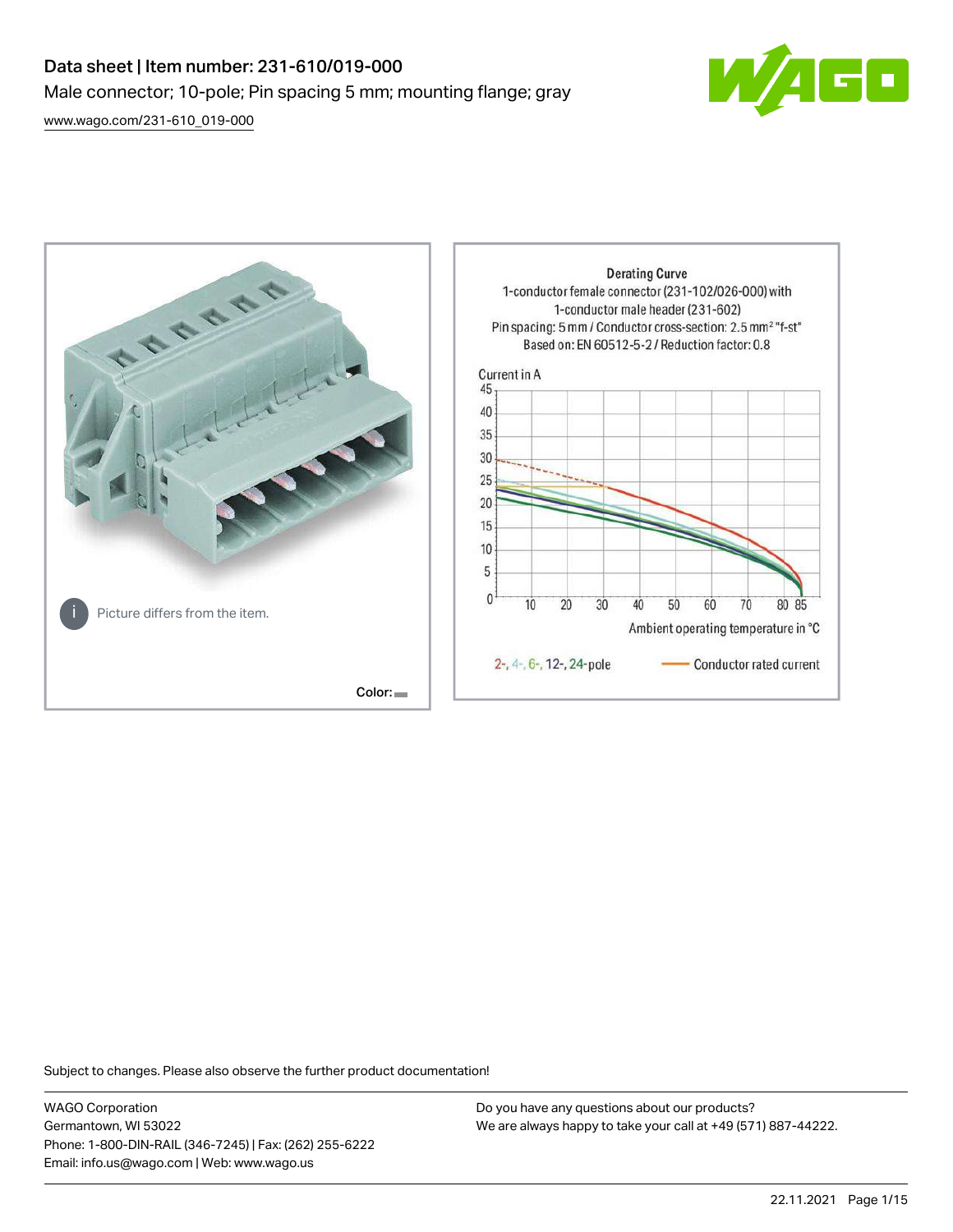



```
L = (pole no. -1) x pin spacing +8.2 mm
```
 $L_3 = L - 0.2$  mm

```
L_4 = L3 + 5.8 mm
```

```
L_{\rm g} = L3 + 11.8 mm
```
#### Item description

- $\blacksquare$ Universal connection for all conductor types
- Easy cable pre-assembly and on-unit wiring via vertical and horizontal CAGE CLAMP<sup>®</sup> actuation  $\blacksquare$

Subject to changes. Please also observe the further product documentation! For wire-to-wire and board-to-wire connections

WAGO Corporation Germantown, WI 53022 Phone: 1-800-DIN-RAIL (346-7245) | Fax: (262) 255-6222 Email: info.us@wago.com | Web: www.wago.us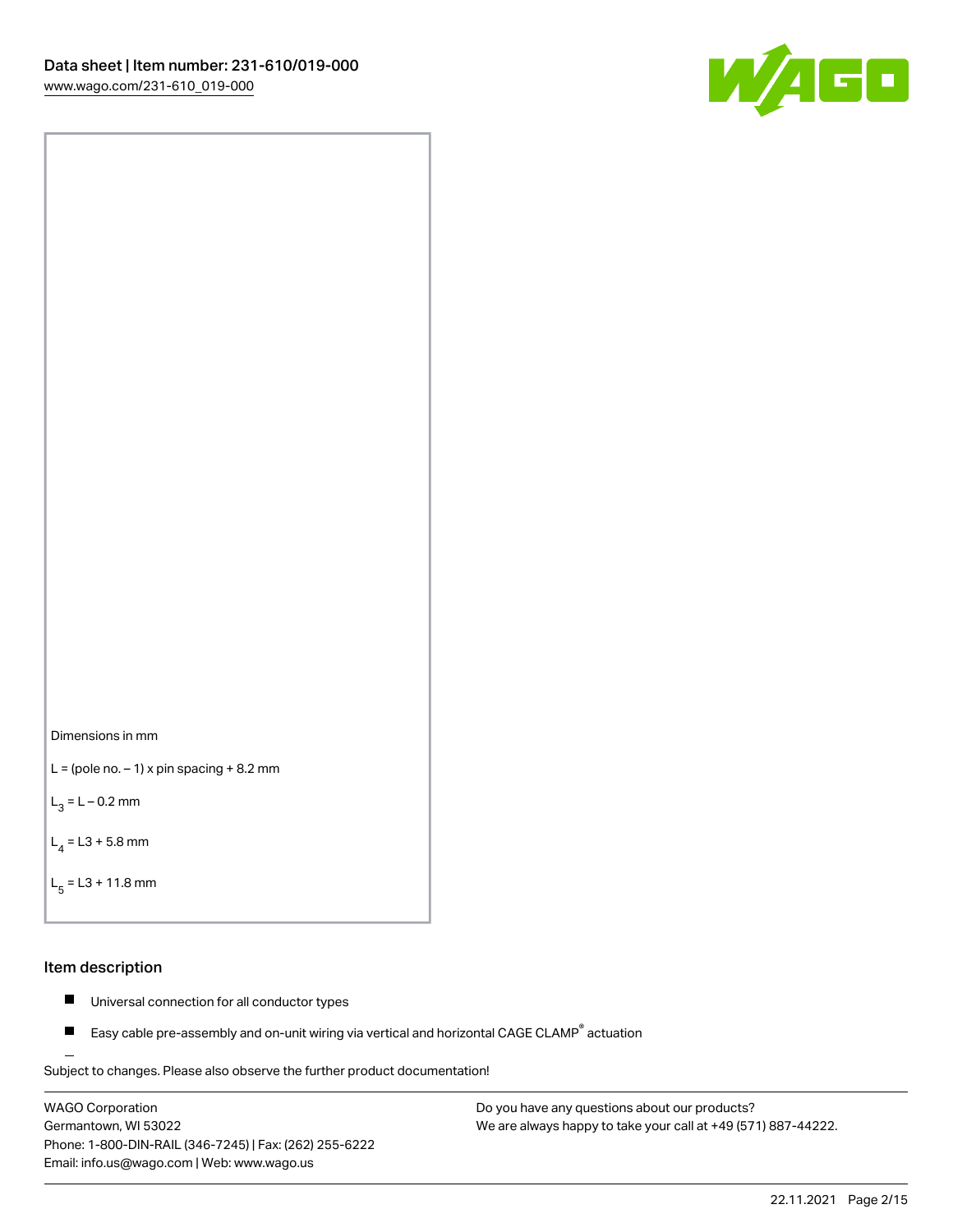

- For wire-to-wire and board-to-wire connections
- $\blacksquare$ Versions available with snap-in mounting feet or flanges for panel or through-panel mounting
- $\blacksquare$ With coding fingers

# Data

### Notes

| Safety information 1 | The MCS-MULTI CONNECTION SYSTEM includes connectors<br>without breaking capacity in accordance with DIN EN 61984. When<br>used as intended, these connectors must not be connected<br>/disconnected when live or under load. The circuit design should<br>ensure header pins, which can be touched, are not live when<br>unmated. |
|----------------------|-----------------------------------------------------------------------------------------------------------------------------------------------------------------------------------------------------------------------------------------------------------------------------------------------------------------------------------|
| Variants:            | Other pole numbers<br>Gold-plated or partially gold-plated contact surfaces<br>Other versions (or variants) can be requested from WAGO Sales or<br>configured at https://configurator.wago.com/                                                                                                                                   |

# Electrical data

#### IEC Approvals

| Ratings per                 | IEC/EN 60664-1                                                        |
|-----------------------------|-----------------------------------------------------------------------|
| Rated voltage (III / 3)     | 320 V                                                                 |
| Rated surge voltage (III/3) | 4 <sub>k</sub> V                                                      |
| Rated voltage (III/2)       | 320 V                                                                 |
| Rated surge voltage (III/2) | 4 <sub>k</sub> V                                                      |
| Nominal voltage (II/2)      | 630 V                                                                 |
| Rated surge voltage (II/2)  | 4 <sub>k</sub> V                                                      |
| Rated current               | 12A                                                                   |
| Legend (ratings)            | $(III / 2)$ $\triangle$ Overvoltage category III / Pollution degree 2 |

## UL Approvals

| Approvals per                  | UL 1059 |
|--------------------------------|---------|
| Rated voltage UL (Use Group B) | 300 V   |
| Rated current UL (Use Group B) | 15 A    |
| Rated voltage UL (Use Group D) | 300 V   |
| Rated current UL (Use Group D) | 10 A    |

Subject to changes. Please also observe the further product documentation!

| <b>WAGO Corporation</b>                                | Do you have any questions about our products?                 |
|--------------------------------------------------------|---------------------------------------------------------------|
| Germantown, WI 53022                                   | We are always happy to take your call at +49 (571) 887-44222. |
| Phone: 1-800-DIN-RAIL (346-7245)   Fax: (262) 255-6222 |                                                               |
| Email: info.us@wago.com   Web: www.wago.us             |                                                               |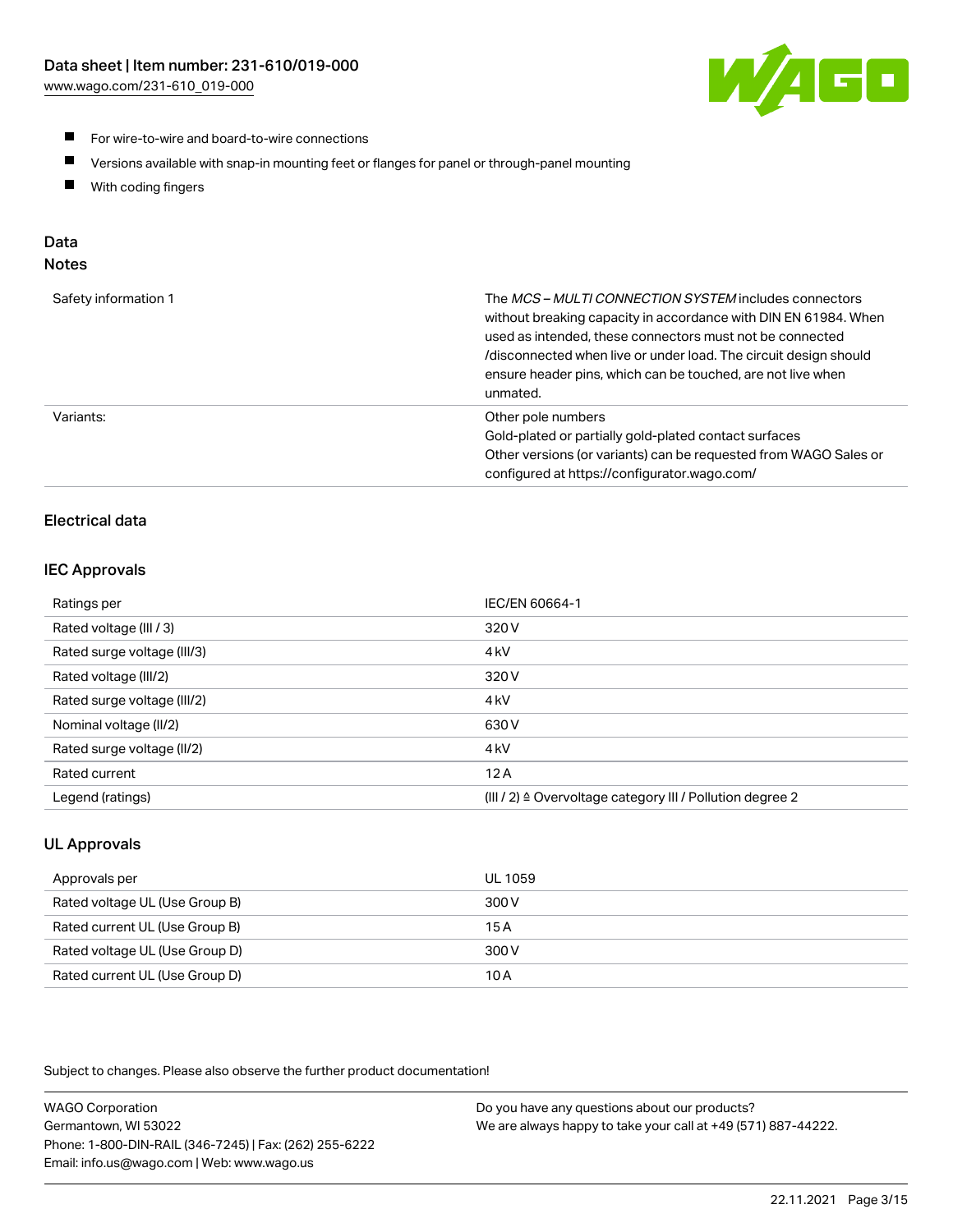

#### Ratings per UL

| Rated voltage UL 1977 | 600 V |
|-----------------------|-------|
| Rated current UL 1977 | 1 E   |

#### CSA Approvals

| Approvals per                   | CSA   |
|---------------------------------|-------|
| Rated voltage CSA (Use Group B) | 300 V |
| Rated current CSA (Use Group B) | 15 A  |
| Rated voltage CSA (Use Group D) | 300 V |
| Rated current CSA (Use Group D) | 10 A  |

#### Connection data

| Total number of connection points | 10 |
|-----------------------------------|----|
| Total number of potentials        | 10 |
| Number of connection types        |    |
| Number of levels                  |    |

#### Connection 1

| Connection technology                             | CAGE CLAMP <sup>®</sup>                |
|---------------------------------------------------|----------------------------------------|
| Actuation type                                    | Operating tool                         |
| Solid conductor                                   | $0.082.5$ mm <sup>2</sup> / 28  12 AWG |
| Fine-stranded conductor                           | $0.082.5$ mm <sup>2</sup> / 28  12 AWG |
| Fine-stranded conductor; with insulated ferrule   | $0.251.5$ mm <sup>2</sup>              |
| Fine-stranded conductor; with uninsulated ferrule | $0.252.5$ mm <sup>2</sup>              |
| Strip length                                      | 89 mm / 0.31  0.35 inch                |
| Number of poles                                   | 10                                     |
| Conductor entry direction to mating direction     | 0°                                     |

### Physical data

| Pin spacing | 5 mm / 0.197 inch    |
|-------------|----------------------|
| Width       | 64.8 mm / 2.551 inch |
| Height      | 14.3 mm / 0.563 inch |
| Depth       | 27.5 mm / 1.083 inch |

Subject to changes. Please also observe the further product documentation!

WAGO Corporation Germantown, WI 53022 Phone: 1-800-DIN-RAIL (346-7245) | Fax: (262) 255-6222 Email: info.us@wago.com | Web: www.wago.us Do you have any questions about our products? We are always happy to take your call at +49 (571) 887-44222.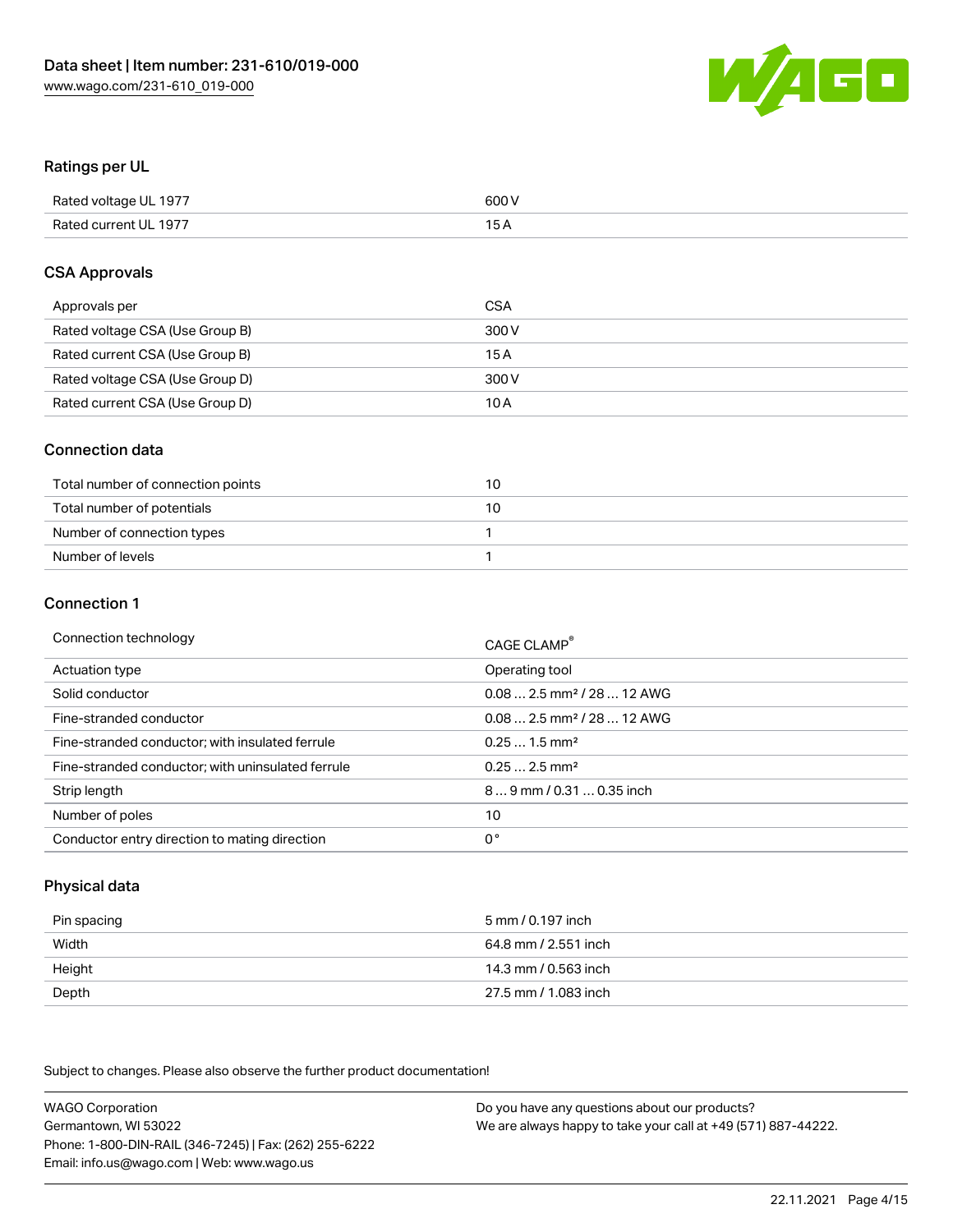

#### Mechanical data

| Mounting type | Mounting flange       |
|---------------|-----------------------|
| Mounting type | Feed-through mounting |
|               | Panel mounting        |

#### Plug-in connection

| Contact type (pluggable connector) | Male connector/plug |
|------------------------------------|---------------------|
| Connector (connection type)        | for conductor       |
| Mismating protection               | No                  |
| Locking of plug-in connection      | Without             |

## Material data

| Color                       | gray                                  |
|-----------------------------|---------------------------------------|
| Material group              |                                       |
| Insulation material         | Polyamide (PA66)                      |
| Flammability class per UL94 | V0                                    |
| Clamping spring material    | Chrome nickel spring steel (CrNi)     |
| Contact material            | Electrolytic copper $(E_{\text{Cl}})$ |
| Contact plating             | tin-plated                            |
| Fire load                   | $0.29$ MJ                             |
| Weight                      | 16.2 <sub>g</sub>                     |
|                             |                                       |

#### Environmental requirements

| Limit temperature range | +100 $^{\circ}$ C<br>-60 |
|-------------------------|--------------------------|
|-------------------------|--------------------------|

### Commercial data

| Product Group         | 3 (Multi Conn. System) |
|-----------------------|------------------------|
| PU (SPU)              | 25 Stück               |
| Packaging type        | box                    |
| Country of origin     | DE.                    |
| <b>GTIN</b>           | 4044918258135          |
| Customs tariff number | 8536694040             |

## Approvals / Certificates

#### Country specific Approvals

Subject to changes. Please also observe the further product documentation!

| <b>WAGO Corporation</b>                                | Do you have any questions about our products?                 |
|--------------------------------------------------------|---------------------------------------------------------------|
| Germantown, WI 53022                                   | We are always happy to take your call at +49 (571) 887-44222. |
| Phone: 1-800-DIN-RAIL (346-7245)   Fax: (262) 255-6222 |                                                               |
| Email: info.us@wago.com   Web: www.wago.us             |                                                               |
|                                                        |                                                               |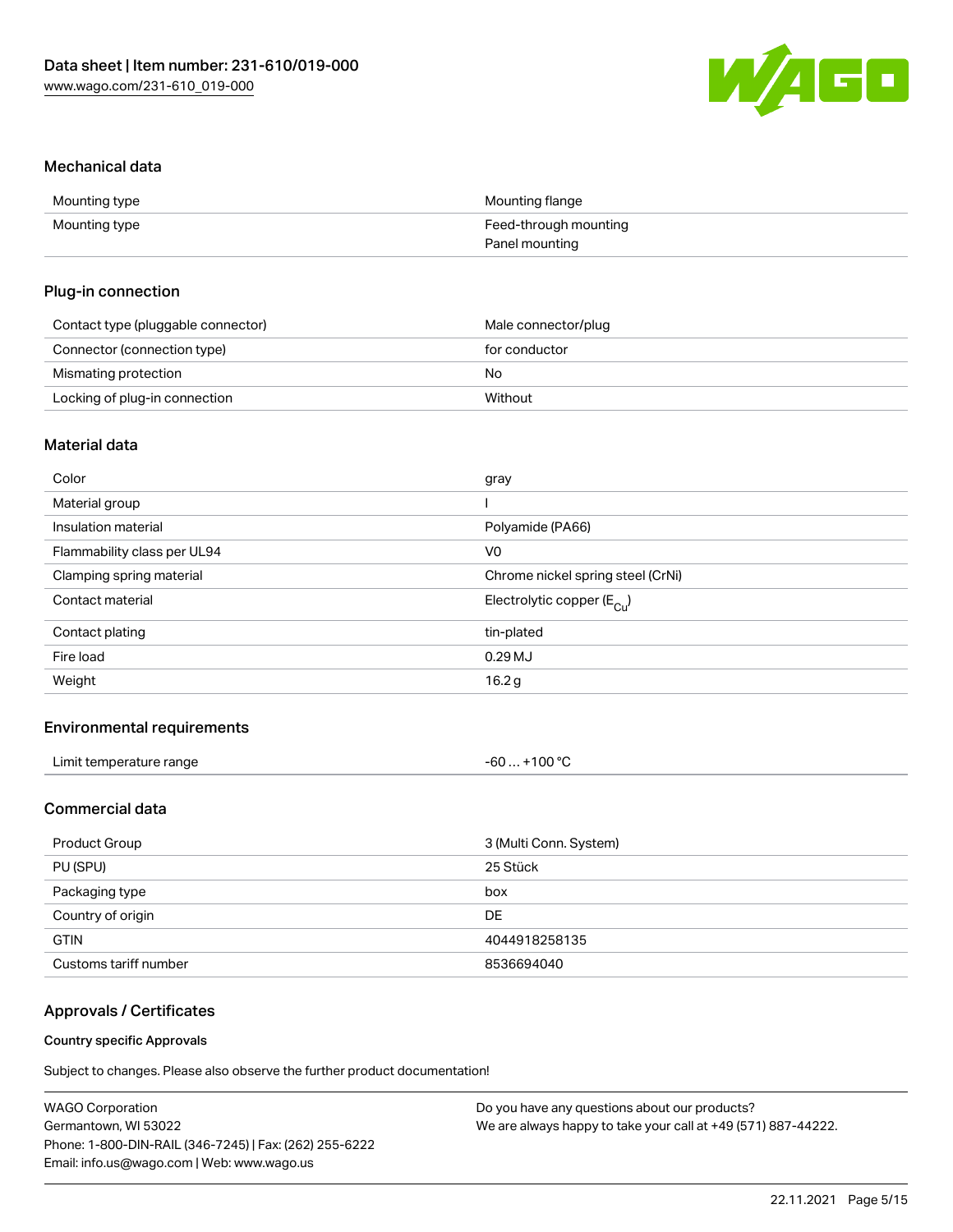

| Logo | Approval                               | <b>Additional Approval Text</b> | Certificate<br>name |
|------|----------------------------------------|---------------------------------|---------------------|
|      | CВ<br>DEKRA Certification B.V.         | IEC 61984                       | NL-39756            |
|      | <b>CSA</b><br>DEKRA Certification B.V. | C <sub>22.2</sub>               | 1466354             |

#### Ship Approvals

| Approval                                                | <b>Additional Approval Text</b> | Certificate<br>name                |
|---------------------------------------------------------|---------------------------------|------------------------------------|
| <b>ABS</b><br>American Bureau of Shipping               | $\overline{\phantom{0}}$        | $19 -$<br>HG1869876-<br><b>PDA</b> |
| BV<br>Bureau Veritas S.A.                               | <b>IEC 60998</b>                | 11915/D0<br><b>BV</b>              |
| <b>DNV GL</b><br>Det Norske Veritas, Germanischer Lloyd | -                               | TAE000016Z                         |
|                                                         |                                 |                                    |

#### UL-Approvals

|      |                                |                          | Certificate |
|------|--------------------------------|--------------------------|-------------|
| Logo | Approval                       | Additional Approval Text | name        |
|      | UL                             | <b>UL 1977</b>           | E45171      |
| J    | Underwriters Laboratories Inc. |                          |             |

## Counterpart

|          | Item no.231-110/026-000<br>Female plug; 10-pole; 12 AWG max; pin spacing 5 mm; 1 conductor per pole; gray | www.wago.com/231-110/026-000 |
|----------|-----------------------------------------------------------------------------------------------------------|------------------------------|
| 感        | Item no.232-140<br>THT female header; straight; Pin spacing 5 mm; 10-pole; 0.6 x 1.0 mm solder pin; gray  | www.wago.com/232-140         |
| 1.100000 | ltem no.232-240<br>THT female header; angled; Pin spacing 5 mm; 10-pole; 0.6 x 1.0 mm solder pin; gray    | www.wago.com/232-240         |

.<br>Subject to changes. Please also observe the further product documentation!

| <b>WAGO Corporation</b>                                | Do you have any questions about our products?                 |
|--------------------------------------------------------|---------------------------------------------------------------|
| Germantown, WI 53022                                   | We are always happy to take your call at +49 (571) 887-44222. |
| Phone: 1-800-DIN-RAIL (346-7245)   Fax: (262) 255-6222 |                                                               |
| Email: info.us@wago.com   Web: www.wago.us             |                                                               |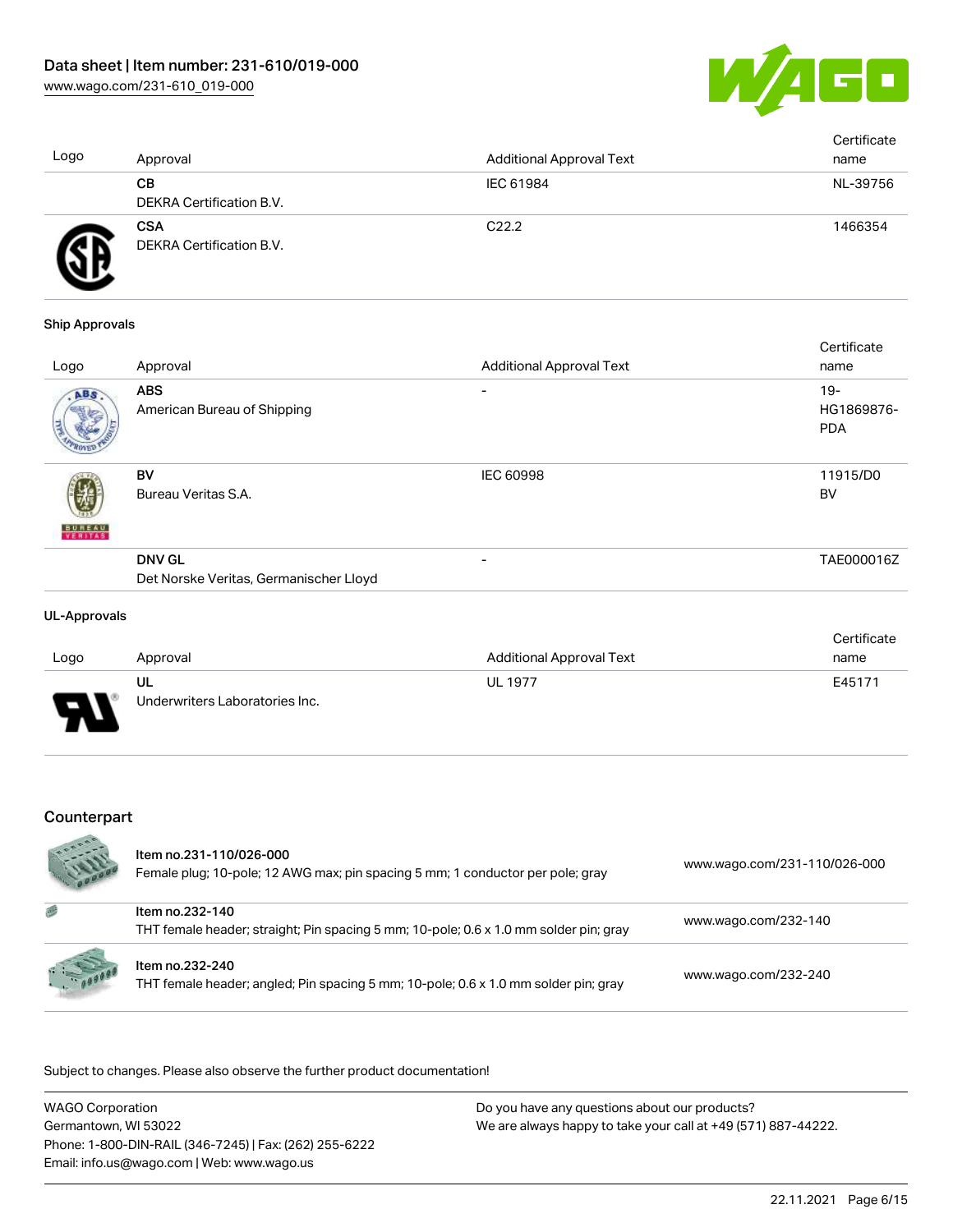

#### Optional accessories

| Mounting          |                                                                                                                  |                      |
|-------------------|------------------------------------------------------------------------------------------------------------------|----------------------|
|                   | Mounting accessories                                                                                             |                      |
|                   | Item no.: 209-147<br>Self-tapping screw                                                                          | www.wago.com/209-147 |
|                   | Item no.: 231-194<br>Self-tapping screw; B 2.2x13, fixing hole 1.8 mm Ø                                          | www.wago.com/231-194 |
|                   | Item no.: 231-195<br>Screw with nut; M2x12; for fixing element                                                   | www.wago.com/231-195 |
|                   | Item no.: 231-295<br>Screw with nut                                                                              | www.wago.com/231-295 |
| Insulations stops |                                                                                                                  |                      |
| Insulation stop   |                                                                                                                  |                      |
| Lecci             | Item no.: 231-672<br>Insulation stop; 0.75 - 1 mm <sup>2</sup> ; dark gray                                       | www.wago.com/231-672 |
| LEER              | Item no.: 231-670<br>Insulation stop; 0.08-0.2 mm <sup>2</sup> / 0.2 mm <sup>2</sup> "s"; white                  | www.wago.com/231-670 |
| LEEE              | Item no.: 231-671<br>Insulation stop; 0.25 - 0.5 mm <sup>2</sup> ; light gray                                    | www.wago.com/231-671 |
| <b>Tools</b>      |                                                                                                                  |                      |
| Operating tool    |                                                                                                                  |                      |
|                   | Item no.: 209-130<br>Operating tool; suitable for 264, 280 and 281 Series; 1-way; of insulating material; white  | www.wago.com/209-130 |
|                   | Item no.: 209-132<br>Operating tool; for connecting comb-style jumper bar; 2-way; of insulating material         | www.wago.com/209-132 |
|                   | Item no.: 231-159<br>Operating tool; natural                                                                     | www.wago.com/231-159 |
|                   | Item no.: 210-250<br>Operating tool; for MCS MINI & MIDI with CAGE CLAMP® connection; red                        | www.wago.com/210-250 |
|                   | Item no.: 231-231<br>Combination operating tool; red                                                             | www.wago.com/231-231 |
|                   | Item no.: 210-657<br>Operating tool; Blade: 3.5 x 0.5 mm; with a partially insulated shaft; short; multicoloured | www.wago.com/210-657 |

| <b>WAGO Corporation</b>                                |
|--------------------------------------------------------|
| Germantown, WI 53022                                   |
| Phone: 1-800-DIN-RAIL (346-7245)   Fax: (262) 255-6222 |
| Email: info.us@wago.com   Web: www.wago.us             |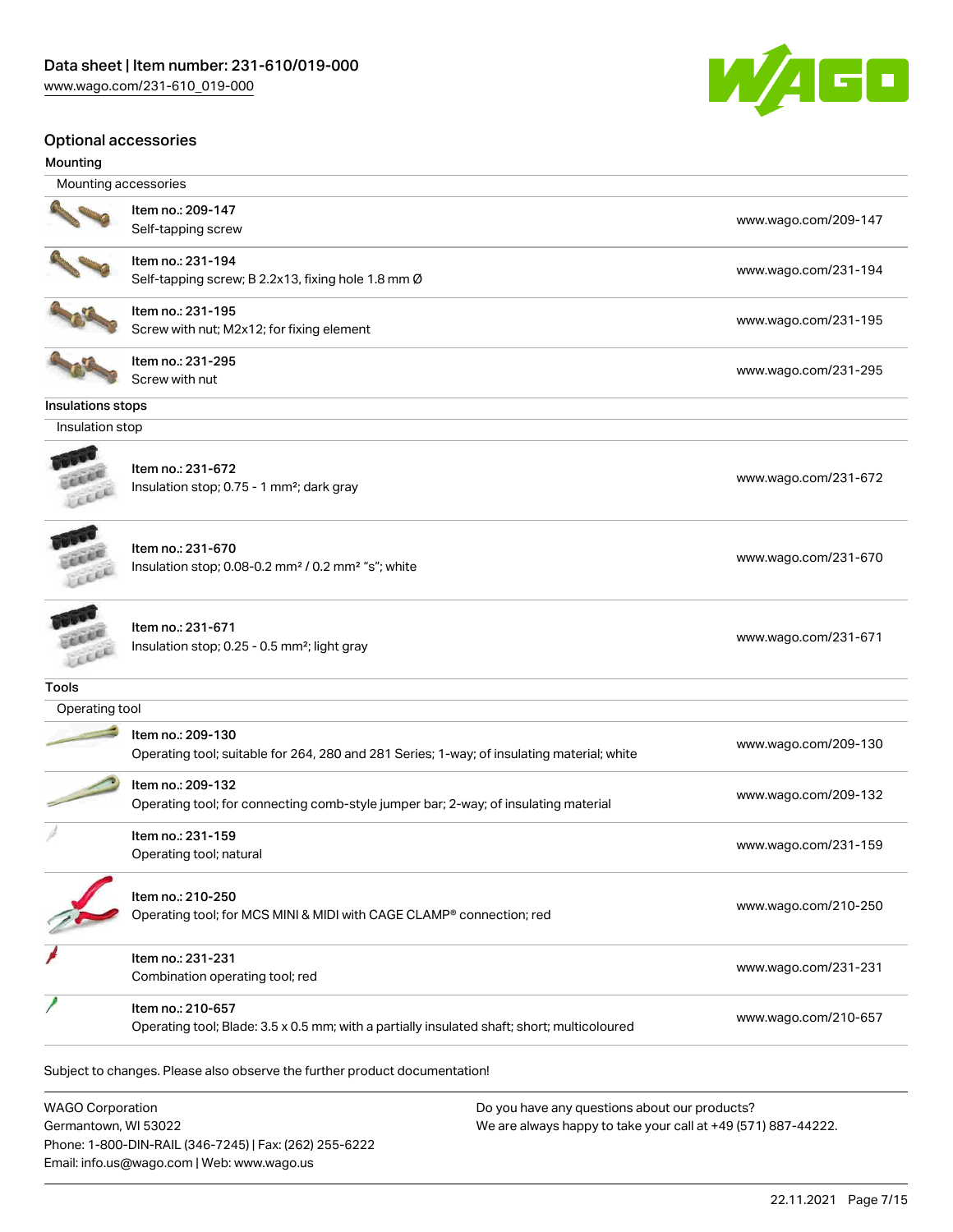[www.wago.com/231-610\\_019-000](http://www.wago.com/231-610_019-000)



|         | Item no.: 210-720<br>Operating tool; Blade: 3.5 x 0.5 mm; with a partially insulated shaft; multicoloured | www.wago.com/210-720 |
|---------|-----------------------------------------------------------------------------------------------------------|----------------------|
|         | Item no.: 231-131<br>Operating tool; made of insulating material; 1-way; loose; white                     | www.wago.com/231-131 |
|         | Item no.: 231-291<br>Operating tool; made of insulating material; 1-way; loose; red                       | www.wago.com/231-291 |
|         | Item no.: 280-432<br>Operating tool; made of insulating material; 2-way; white                            | www.wago.com/280-432 |
|         | Item no.: 280-434<br>Operating tool; made of insulating material; 4-way                                   | www.wago.com/280-434 |
|         | Item no.: 280-437<br>Operating tool; made of insulating material; 7-way                                   | www.wago.com/280-437 |
|         | Item no.: 280-440<br>Operating tool; made of insulating material; 10-way                                  | www.wago.com/280-440 |
|         | Item no.: 280-435<br>Operating tool; made of insulating material; 5-way; gray                             | www.wago.com/280-435 |
|         | Item no.: 280-436<br>Operating tool; made of insulating material; 6-way                                   | www.wago.com/280-436 |
|         | Item no.: 280-438<br>Operating tool; made of insulating material; 8-way                                   | www.wago.com/280-438 |
|         | Item no.: 280-433<br>Operating tool; made of insulating material; 3-way                                   | www.wago.com/280-433 |
| Jumpers |                                                                                                           |                      |
| Jumper  |                                                                                                           |                      |
|         | ltem no.: 231-905<br>Jumper; for conductor entry; 5-way; insulated; gray                                  | www.wago.com/231-905 |
|         | Item no.: 231-903<br>Jumper; for conductor entry; 3-way; insulated; gray                                  | www.wago.com/231-903 |
|         | Item no.: 231-907<br>Jumper; for conductor entry; 7-way; insulated; gray                                  | www.wago.com/231-907 |
|         | Item no.: 231-910<br>Jumper; for conductor entry; 10-way; insulated; gray                                 | www.wago.com/231-910 |
|         | Item no.: 231-902<br>Jumper; for conductor entry; 2-way; insulated; gray                                  | www.wago.com/231-902 |
|         |                                                                                                           |                      |

Subject to changes. Please also observe the further product documentation!

WAGO Corporation Germantown, WI 53022 Phone: 1-800-DIN-RAIL (346-7245) | Fax: (262) 255-6222 Email: info.us@wago.com | Web: www.wago.us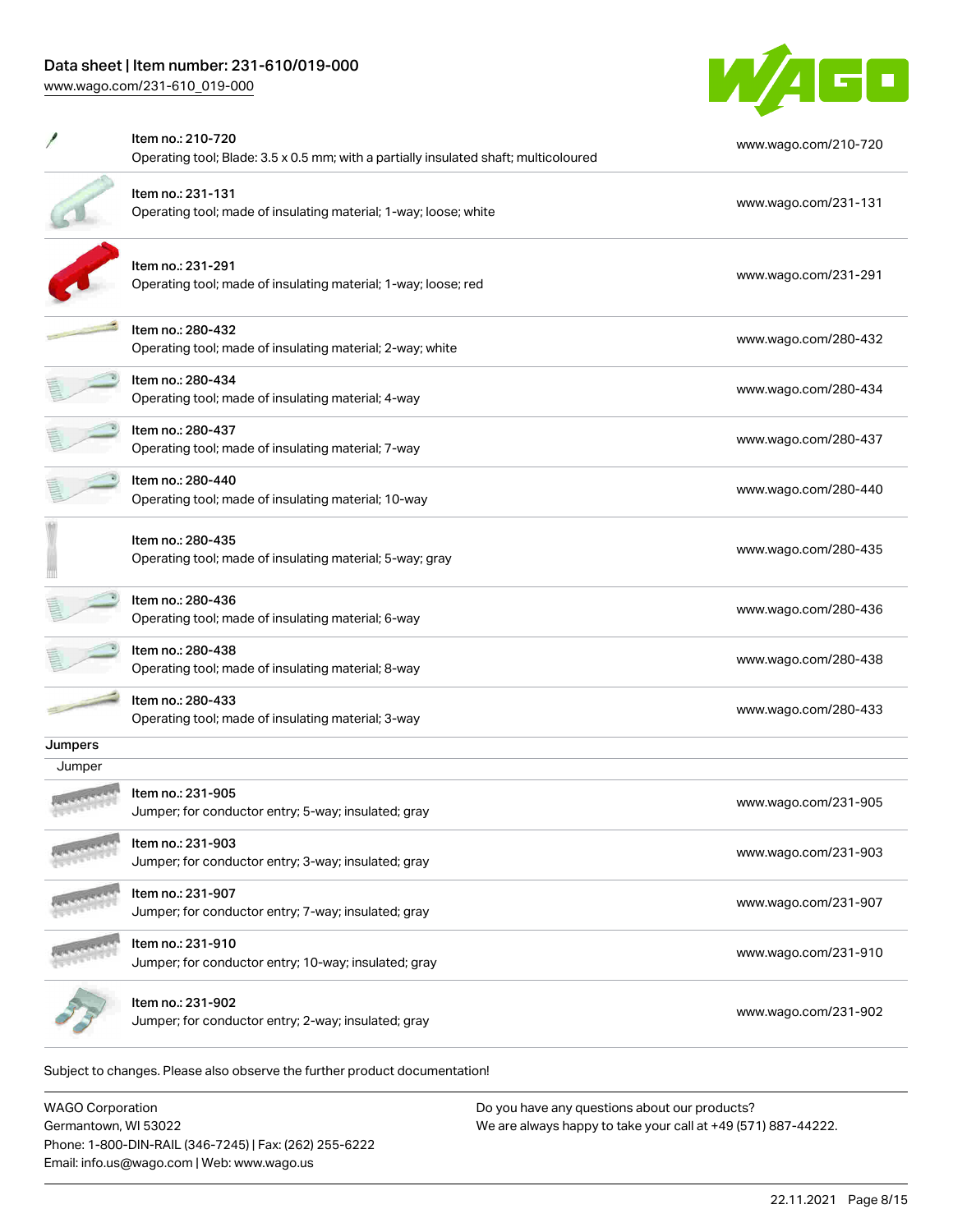[www.wago.com/231-610\\_019-000](http://www.wago.com/231-610_019-000)



Cover

| Cover           |                                                                                                                                                                                    |                      |
|-----------------|------------------------------------------------------------------------------------------------------------------------------------------------------------------------------------|----------------------|
|                 | Item no.: 231-668<br>Lockout caps; for covering unused clamping units; gray                                                                                                        | www.wago.com/231-668 |
| <b>Ferrules</b> |                                                                                                                                                                                    |                      |
| Ferrule         |                                                                                                                                                                                    |                      |
|                 | Item no.: 216-101<br>Ferrule; Sleeve for 0.5 mm <sup>2</sup> / AWG 22; uninsulated; electro-tin plated; silver-colored                                                             | www.wago.com/216-101 |
| Ť               | Item no.: 216-104<br>Ferrule; Sleeve for 1.5 mm <sup>2</sup> / AWG 16; uninsulated; electro-tin plated; silver-colored                                                             | www.wago.com/216-104 |
|                 | Item no.: 216-106<br>Ferrule; Sleeve for 2.5 mm <sup>2</sup> / AWG 14; uninsulated; electro-tin plated; silver-colored                                                             | www.wago.com/216-106 |
|                 | Item no.: 216-102<br>Ferrule; Sleeve for 0.75 mm <sup>2</sup> / AWG 20; uninsulated; electro-tin plated; silver-colored                                                            | www.wago.com/216-102 |
|                 | Item no.: 216-103<br>Ferrule; Sleeve for 1 mm <sup>2</sup> / AWG 18; uninsulated; electro-tin plated                                                                               | www.wago.com/216-103 |
|                 | Item no.: 216-123<br>Ferrule; Sleeve for 1 mm <sup>2</sup> / AWG 18; uninsulated; electro-tin plated; silver-colored                                                               | www.wago.com/216-123 |
|                 | Item no.: 216-122<br>Ferrule; Sleeve for 0.75 mm <sup>2</sup> / AWG 20; uninsulated; electro-tin plated; silver-colored                                                            | www.wago.com/216-122 |
|                 | Item no.: 216-124<br>Ferrule; Sleeve for 1.5 mm <sup>2</sup> / AWG 16; uninsulated; electro-tin plated                                                                             | www.wago.com/216-124 |
|                 | Item no.: 216-142<br>Ferrule; Sleeve for 0.75 mm <sup>2</sup> / 18 AWG; uninsulated; electro-tin plated; electrolytic copper; gastight<br>crimped; acc. to DIN 46228, Part 1/08.92 | www.wago.com/216-142 |
|                 | Item no.: 216-132<br>Ferrule; Sleeve for 0.34 mm <sup>2</sup> / AWG 24; uninsulated; electro-tin plated                                                                            | www.wago.com/216-132 |
|                 | Item no.: 216-121<br>Ferrule; Sleeve for 0.5 mm <sup>2</sup> / AWG 22; uninsulated; electro-tin plated; silver-colored                                                             | www.wago.com/216-121 |
|                 | Item no.: 216-143<br>Ferrule; Sleeve for 1 mm <sup>2</sup> / AWG 18; uninsulated; electro-tin plated; electrolytic copper; gastight<br>crimped; acc. to DIN 46228, Part 1/08.92    | www.wago.com/216-143 |
|                 | Item no.: 216-131<br>Ferrule; Sleeve for 0.25 mm <sup>2</sup> / AWG 24; uninsulated; electro-tin plated; silver-colored                                                            | www.wago.com/216-131 |
|                 | Item no.: 216-141<br>Ferrule; Sleeve for 0.5 mm <sup>2</sup> / 20 AWG; uninsulated; electro-tin plated; electrolytic copper; gastight<br>crimped; acc. to DIN 46228, Part 1/08.92  | www.wago.com/216-141 |
|                 | Item no.: 216-152<br>Ferrule; Sleeve for 0.34 mm <sup>2</sup> / AWG 24; uninsulated; electro-tin plated                                                                            | www.wago.com/216-152 |
|                 |                                                                                                                                                                                    |                      |

Subject to changes. Please also observe the further product documentation!

WAGO Corporation Germantown, WI 53022 Phone: 1-800-DIN-RAIL (346-7245) | Fax: (262) 255-6222 Email: info.us@wago.com | Web: www.wago.us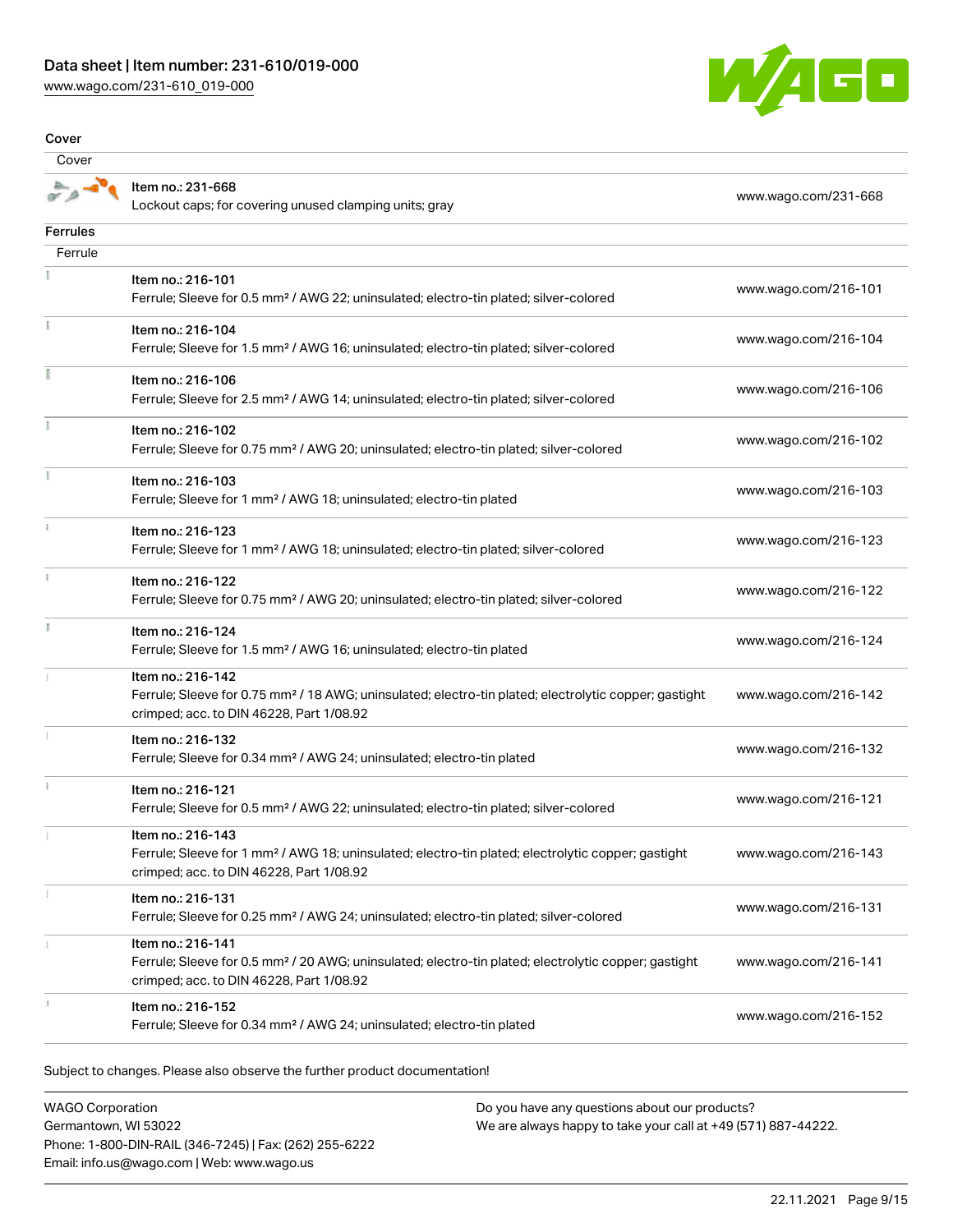[www.wago.com/231-610\\_019-000](http://www.wago.com/231-610_019-000)



|   | Item no.: 216-203<br>Ferrule; Sleeve for 1 mm <sup>2</sup> / AWG 18; insulated; electro-tin plated; red                                                                                                 | www.wago.com/216-203 |
|---|---------------------------------------------------------------------------------------------------------------------------------------------------------------------------------------------------------|----------------------|
|   | Item no.: 216-202<br>Ferrule; Sleeve for 0.75 mm <sup>2</sup> / 18 AWG; insulated; electro-tin plated; gray                                                                                             | www.wago.com/216-202 |
|   | Item no.: 216-151<br>Ferrule; Sleeve for 0.25 mm <sup>2</sup> / AWG 24; uninsulated; electro-tin plated                                                                                                 | www.wago.com/216-151 |
| 1 | Item no.: 216-204<br>Ferrule; Sleeve for 1.5 mm <sup>2</sup> / AWG 16; insulated; electro-tin plated; black                                                                                             | www.wago.com/216-204 |
|   | Item no.: 216-144<br>Ferrule; Sleeve for 1.5 mm <sup>2</sup> / AWG 16; uninsulated; electro-tin plated; electrolytic copper; gastight<br>crimped; acc. to DIN 46228, Part 1/08.92; silver-colored       | www.wago.com/216-144 |
|   | Item no.: 216-201<br>Ferrule; Sleeve for 0.5 mm <sup>2</sup> / 20 AWG; insulated; electro-tin plated; white                                                                                             | www.wago.com/216-201 |
|   | Item no.: 216-223<br>Ferrule; Sleeve for 1 mm <sup>2</sup> / AWG 18; insulated; electro-tin plated; red                                                                                                 | www.wago.com/216-223 |
|   | Item no.: 216-241<br>Ferrule; Sleeve for 0.5 mm <sup>2</sup> / 20 AWG; insulated; electro-tin plated; electrolytic copper; gastight<br>crimped; acc. to DIN 46228, Part 4/09.90; white                  | www.wago.com/216-241 |
|   | Item no.: 216-242<br>Ferrule; Sleeve for 0.75 mm <sup>2</sup> / 18 AWG; insulated; electro-tin plated; electrolytic copper; gastight<br>crimped; acc. to DIN 46228, Part 4/09.90; gray                  | www.wago.com/216-242 |
|   | Item no.: 216-222<br>Ferrule; Sleeve for 0.75 mm <sup>2</sup> / 18 AWG; insulated; electro-tin plated; gray                                                                                             | www.wago.com/216-222 |
|   | Item no.: 216-221<br>Ferrule; Sleeve for 0.5 mm <sup>2</sup> / 20 AWG; insulated; electro-tin plated; white                                                                                             | www.wago.com/216-221 |
| Â | Item no.: 216-224<br>Ferrule; Sleeve for 1.5 mm <sup>2</sup> / AWG 16; insulated; electro-tin plated; black                                                                                             | www.wago.com/216-224 |
|   | Item no.: 216-243<br>Ferrule; Sleeve for 1 mm <sup>2</sup> / AWG 18; insulated; electro-tin plated; electrolytic copper; gastight crimped; www.wago.com/216-243<br>acc. to DIN 46228, Part 4/09.90; red |                      |
|   | Item no.: 216-244<br>Ferrule; Sleeve for 1.5 mm <sup>2</sup> / AWG 16; insulated; electro-tin plated; electrolytic copper; gastight<br>crimped; acc. to DIN 46228, Part 4/09.90; black                  | www.wago.com/216-244 |
|   | Item no.: 216-263<br>Ferrule; Sleeve for 1 mm <sup>2</sup> / AWG 18; insulated; electro-tin plated; electrolytic copper; gastight crimped; www.wago.com/216-263<br>acc. to DIN 46228, Part 4/09.90; red |                      |
| 1 | Item no.: 216-264<br>Ferrule; Sleeve for 1.5 mm <sup>2</sup> / AWG 16; insulated; electro-tin plated; electrolytic copper; gastight<br>crimped; acc. to DIN 46228, Part 4/09.90; black                  | www.wago.com/216-264 |
|   | Item no.: 216-284<br>Ferrule; Sleeve for 1.5 mm <sup>2</sup> / AWG 16; insulated; electro-tin plated; electrolytic copper; gastight<br>crimped; acc. to DIN 46228, Part 4/09.90; black                  | www.wago.com/216-284 |
|   |                                                                                                                                                                                                         |                      |

Subject to changes. Please also observe the further product documentation!

WAGO Corporation Germantown, WI 53022 Phone: 1-800-DIN-RAIL (346-7245) | Fax: (262) 255-6222 Email: info.us@wago.com | Web: www.wago.us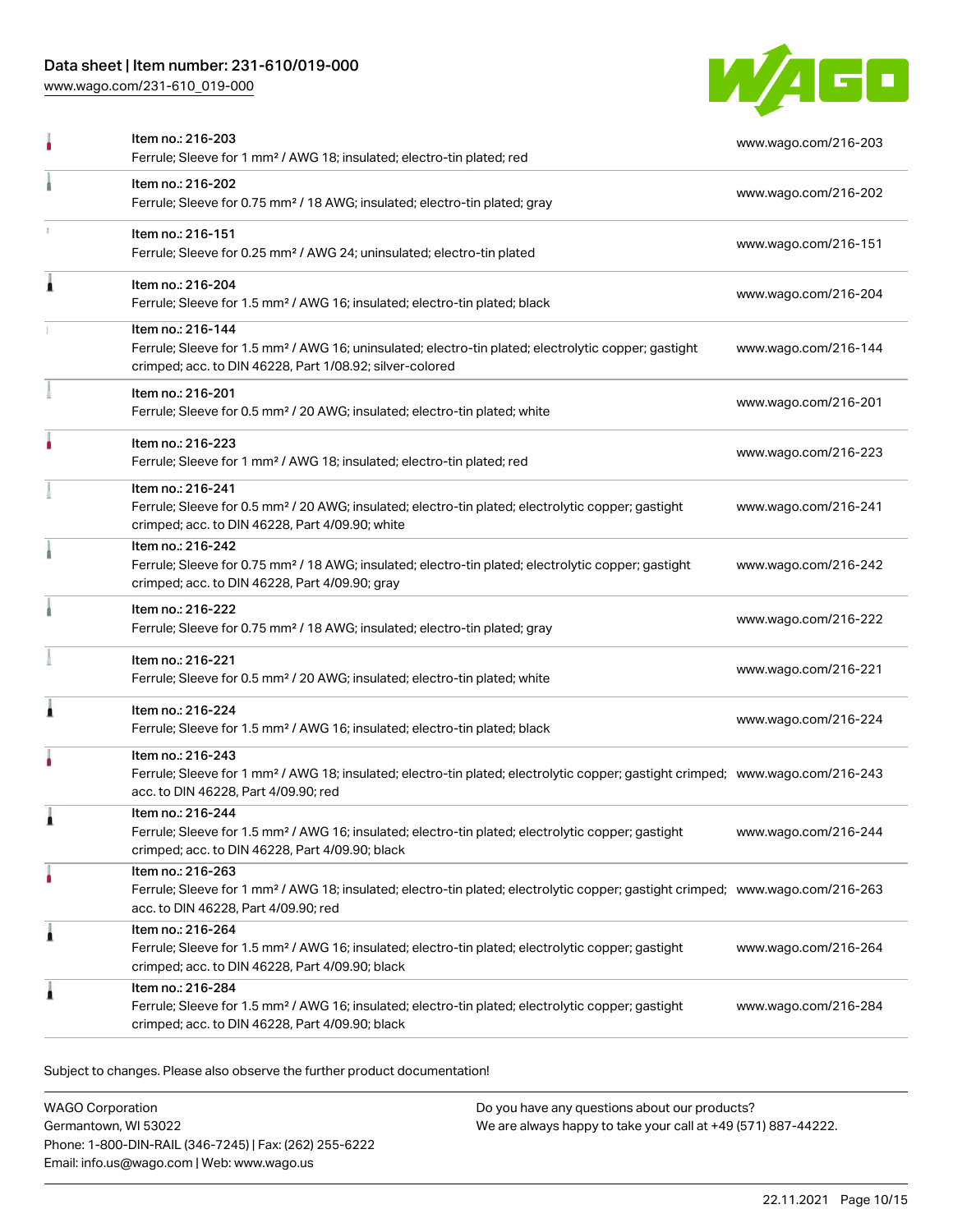[www.wago.com/231-610\\_019-000](http://www.wago.com/231-610_019-000)



|                       | Item no.: 216-262<br>Ferrule; Sleeve for 0.75 mm <sup>2</sup> / 18 AWG; insulated; electro-tin plated; electrolytic copper; gastight<br>crimped; acc. to DIN 46228, Part 4/09.90; gray          | www.wago.com/216-262             |
|-----------------------|-------------------------------------------------------------------------------------------------------------------------------------------------------------------------------------------------|----------------------------------|
|                       | Item no.: 216-301<br>Ferrule; Sleeve for 0.25 mm <sup>2</sup> / AWG 24; insulated; electro-tin plated; yellow                                                                                   | www.wago.com/216-301             |
|                       | Item no.: 216-321<br>Ferrule; Sleeve for 0.25 mm <sup>2</sup> / AWG 24; insulated; electro-tin plated; yellow                                                                                   | www.wago.com/216-321             |
|                       | Item no.: 216-322<br>Ferrule; Sleeve for 0.34 mm <sup>2</sup> / 22 AWG; insulated; electro-tin plated; green                                                                                    | www.wago.com/216-322             |
|                       | Item no.: 216-302<br>Ferrule; Sleeve for 0.34 mm <sup>2</sup> / 22 AWG; insulated; electro-tin plated; light turquoise                                                                          | www.wago.com/216-302             |
| Strain relief         |                                                                                                                                                                                                 |                                  |
| Strain relief housing |                                                                                                                                                                                                 |                                  |
|                       | Item no.: 232-610<br>Strain relief housing; gray                                                                                                                                                | www.wago.com/232-610             |
| Coding                |                                                                                                                                                                                                 |                                  |
| Coding                |                                                                                                                                                                                                 |                                  |
|                       | Item no.: 231-129<br>Coding key; snap-on type; light gray                                                                                                                                       | www.wago.com/231-129             |
| Marking accessories   |                                                                                                                                                                                                 |                                  |
| Marking strip         |                                                                                                                                                                                                 |                                  |
|                       | Item no.: 210-331/500-103<br>Marking strips; as a DIN A4 sheet; MARKED; 1-12 (300x); Height of marker strip: 2.3 mm/0.091 in; Strip<br>length 182 mm; Horizontal marking; Self-adhesive; white  | www.wago.com/210-331<br>/500-103 |
|                       | Item no.: 210-331/500-104<br>Marking strips; as a DIN A4 sheet; MARKED; 13-24 (300x); Height of marker strip: 2.3 mm/0.091 in; Strip<br>length 182 mm; Horizontal marking; Self-adhesive; white | www.wago.com/210-331<br>/500-104 |
|                       | Item no.: 210-332/500-202<br>Marking strips; as a DIN A4 sheet; MARKED; 1-16 (160x); Height of marker strip: 3 mm; Strip length 182<br>mm; Horizontal marking; Self-adhesive; white             | www.wago.com/210-332<br>/500-202 |
|                       | Item no.: 210-332/500-206<br>Marking strips; as a DIN A4 sheet; MARKED; 33-48 (160x); Height of marker strip: 3 mm; Strip length<br>182 mm; Horizontal marking; Self-adhesive; white            | www.wago.com/210-332<br>/500-206 |
|                       | Item no.: 210-332/500-205<br>Marking strips; as a DIN A4 sheet; MARKED; 1-32 (80x); Height of marker strip: 3 mm; Strip length 182<br>mm; Horizontal marking; Self-adhesive; white              | www.wago.com/210-332<br>/500-205 |
|                       | Item no.: 210-332/500-204<br>Marking strips; as a DIN A4 sheet; MARKED; 17-32 (160x); Height of marker strip: 3 mm; Strip length<br>182 mm; Horizontal marking; Self-adhesive; white            | www.wago.com/210-332<br>/500-204 |

Subject to changes. Please also observe the further product documentation!

WAGO Corporation Germantown, WI 53022 Phone: 1-800-DIN-RAIL (346-7245) | Fax: (262) 255-6222 Email: info.us@wago.com | Web: www.wago.us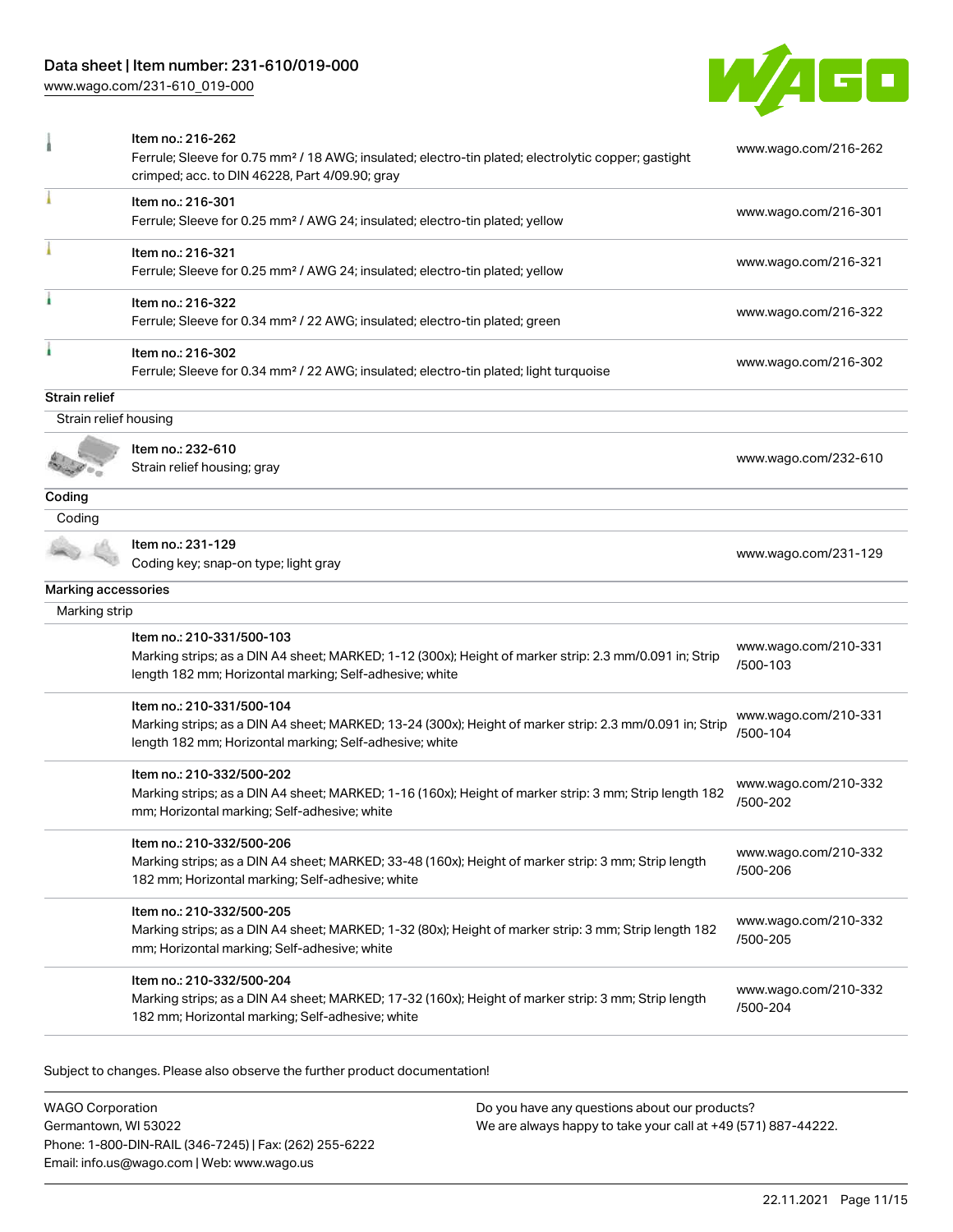

| <b>Downloads</b>                                 |            |               |          |
|--------------------------------------------------|------------|---------------|----------|
| Documentation                                    |            |               |          |
| <b>Additional Information</b>                    |            |               |          |
| Technical explanations                           | 2019 Apr 3 | pdf<br>2.0 MB | Download |
| <b>CAD files</b>                                 |            |               |          |
| CAD data                                         |            |               |          |
| 2D/3D Models 231-610/019-000                     |            | URL           | Download |
| <b>CAE</b> data                                  |            |               |          |
| EPLAN Data Portal 231-610/019-000                |            | URL           | Download |
| ZUKEN Portal 231-610/019-000                     |            | <b>URL</b>    | Download |
| EPLAN Data Portal 231-610/019-000                |            | <b>URL</b>    | Download |
| <b>Environmental Product Compliance</b>          |            |               |          |
| <b>Compliance Search</b>                         |            |               |          |
| Environmental Product Compliance 231-610/019-000 |            | <b>TIRL</b>   | Download |

| Environmental Product Compliance 231-610/019-000                                                       | URL | Download |
|--------------------------------------------------------------------------------------------------------|-----|----------|
| 1-conductor male connector; CAGE CLAMP <sup>®</sup> ; 2.5 mm <sup>2</sup> ; Pin spacing 5 mm; 10-pole; |     |          |
| clamping collar; 2,50 mm <sup>2</sup> ; gray                                                           |     |          |

# Installation Notes

Subject to changes. Please also observe the further product documentation!

WAGO Corporation Germantown, WI 53022 Phone: 1-800-DIN-RAIL (346-7245) | Fax: (262) 255-6222 Email: info.us@wago.com | Web: www.wago.us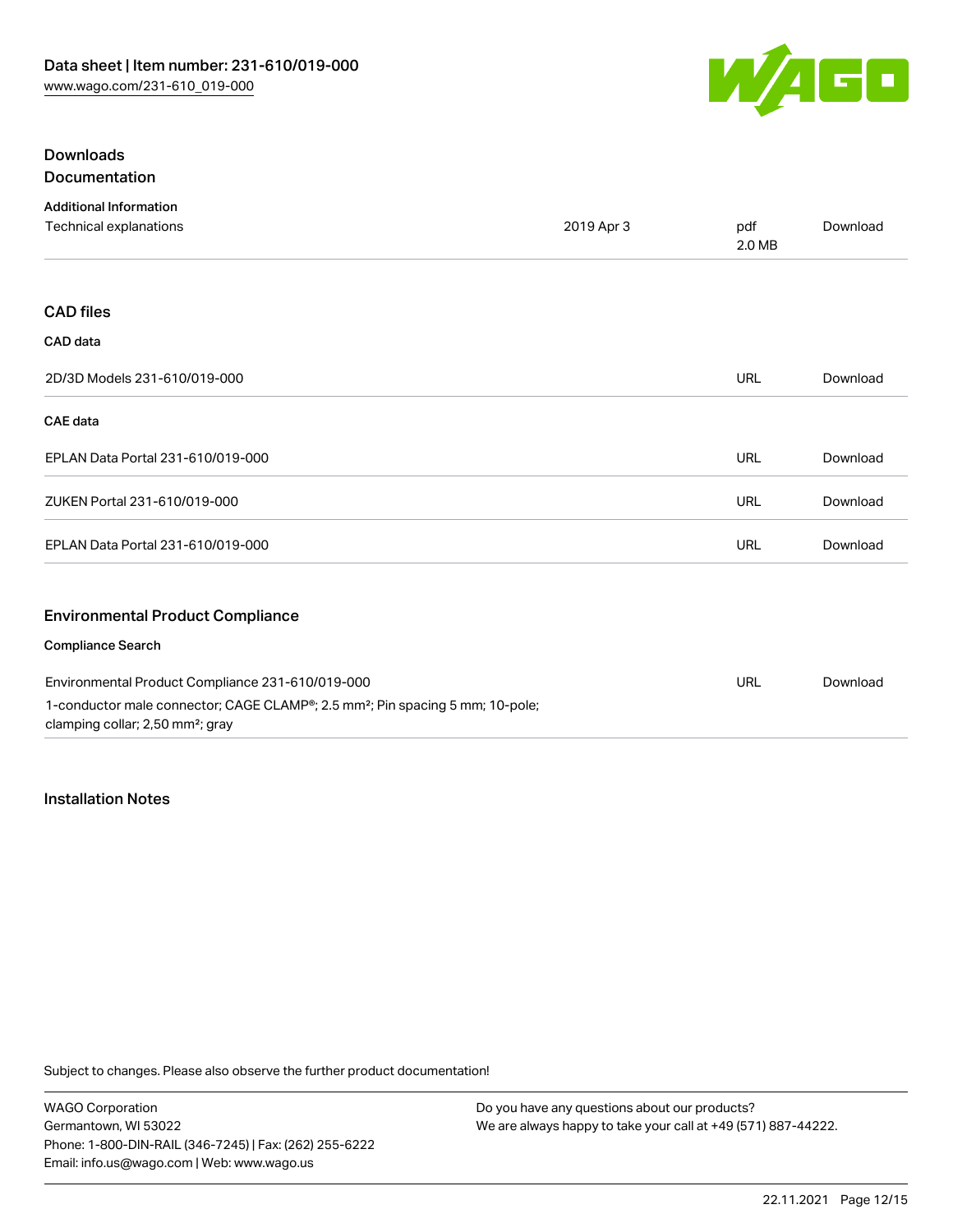



Inserting a conductor via 3.5 mm screwdriver – CAGE CLAMP® actuation parallel to conductor entry.



Inserting a conductor via 3.5 mm screwdriver – CAGE CLAMP® actuation perpendicular to conductor entry.



Inserting a conductor into CAGE CLAMP® unit via operating lever (231-291).



Inserting a conductor via operating tool.

#### Coding



Coding a male header – fitting coding key(s).

Subject to changes. Please also observe the further product documentation!

WAGO Corporation Germantown, WI 53022 Phone: 1-800-DIN-RAIL (346-7245) | Fax: (262) 255-6222 Email: info.us@wago.com | Web: www.wago.us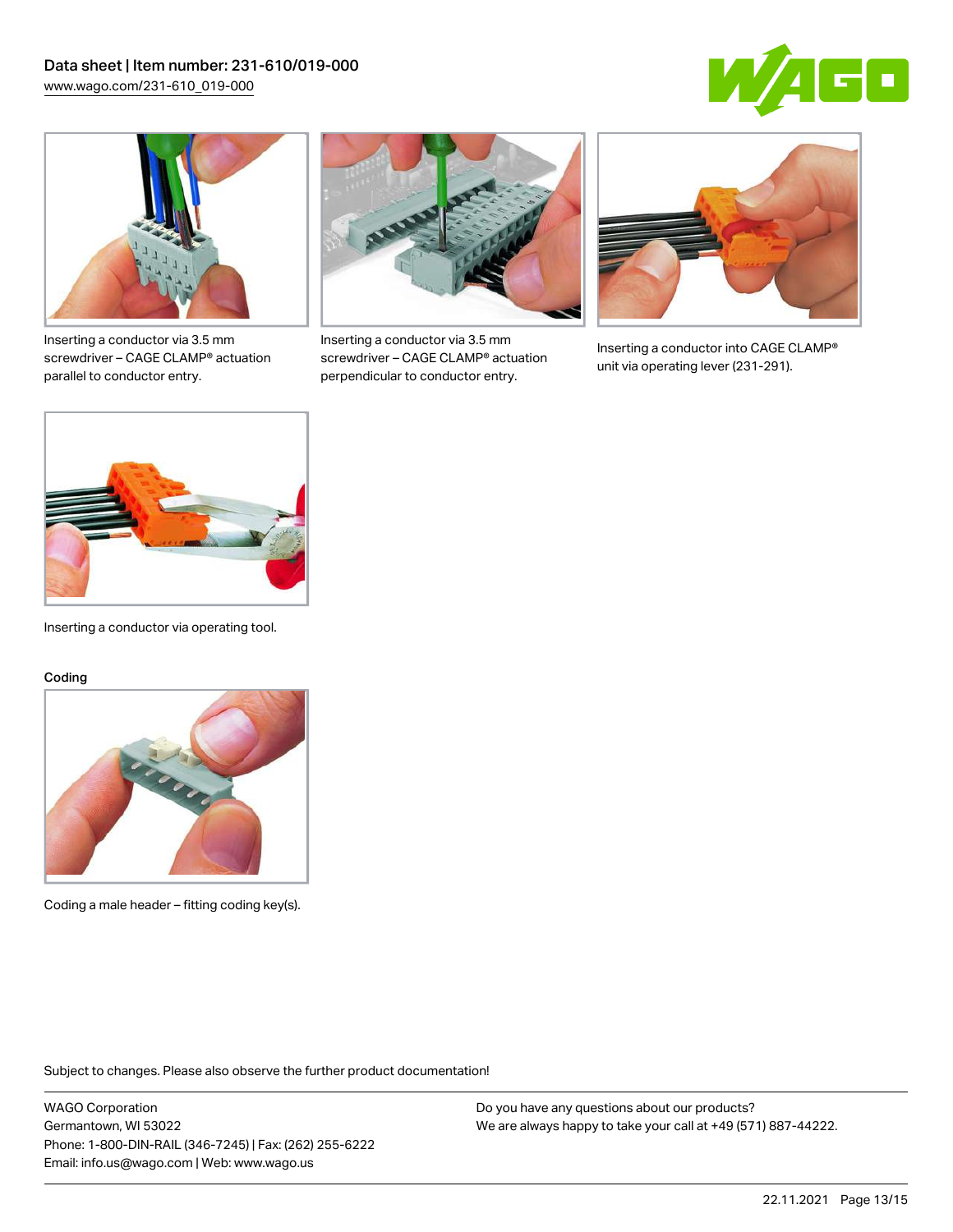



Testing – female connector with CAGE CLAMP®

Integrated test ports for testing perpendicular to conductor entry via 2 or 2.3 mm Ø test plug

Installation



Male connector with strain relief plate



Strain relief housing shown with a male connector equipped with CAGE CLAMP®

Marking

Subject to changes. Please also observe the further product documentation!

WAGO Corporation Germantown, WI 53022 Phone: 1-800-DIN-RAIL (346-7245) | Fax: (262) 255-6222 Email: info.us@wago.com | Web: www.wago.us